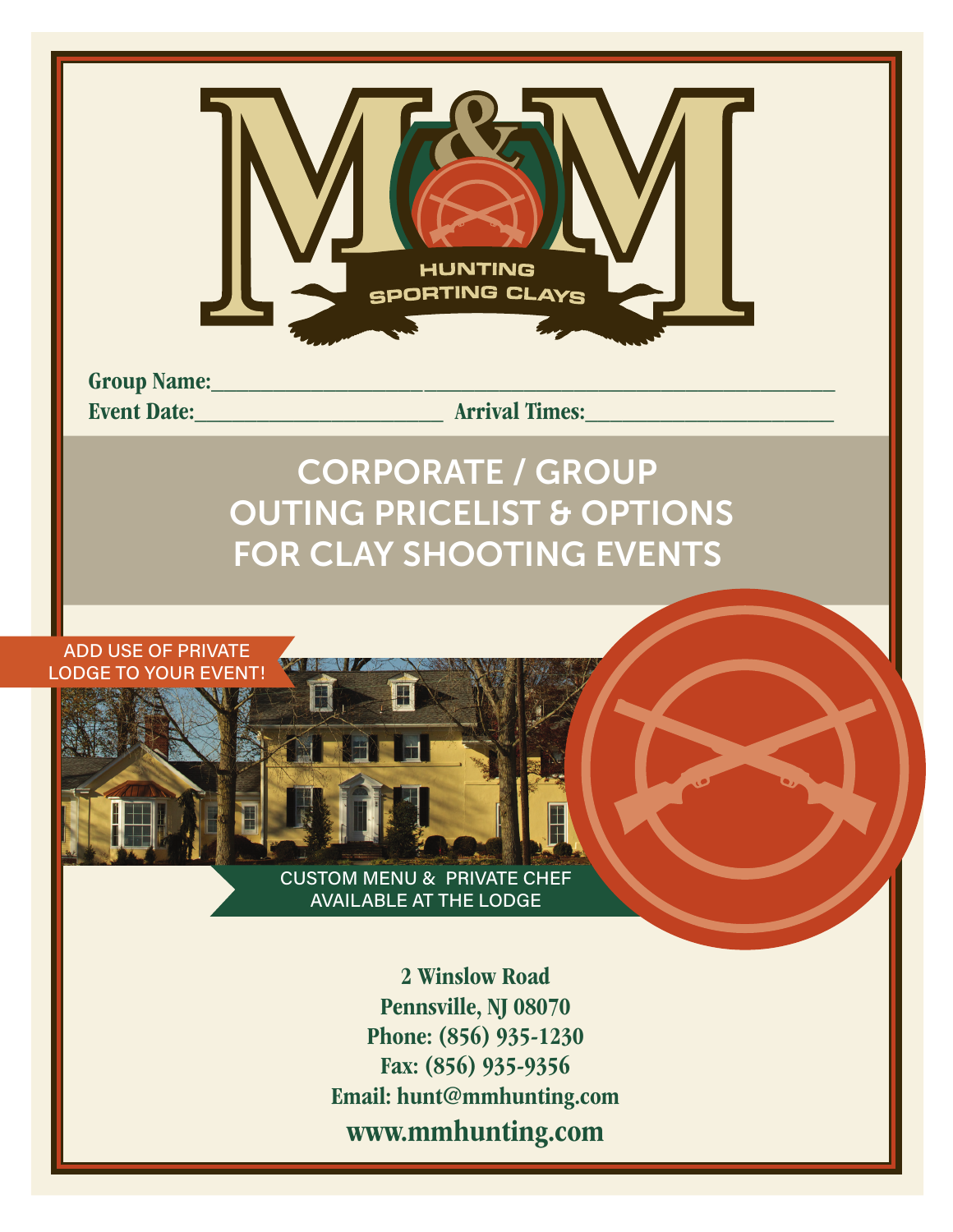## GROUP OUTINGS & EVENTS - OPTIONS AND PRICES - PART 1

| <b>SHOOTING EVENT OPTIONS</b>                                                                                                                                                                        | Cost          | <b>Quantity</b>            | <b>Total Cost</b> |
|------------------------------------------------------------------------------------------------------------------------------------------------------------------------------------------------------|---------------|----------------------------|-------------------|
| Round of 50 Clays Per Person                                                                                                                                                                         |               |                            |                   |
| Round of 50 Clays is suggested format for most group outings                                                                                                                                         | \$29/Person   |                            |                   |
| Round of 100 Clays Per Person                                                                                                                                                                        | \$52/Person   |                            |                   |
|                                                                                                                                                                                                      |               |                            |                   |
| <b>Shotgun Rental / Loaner</b>                                                                                                                                                                       | Free/No Cost  |                            | \$0.00            |
| **For safety reasons you must buy ammo from M&M to use our loaner guns                                                                                                                               |               |                            |                   |
| Ear & Eye Protection Included Free of Charge                                                                                                                                                         | Free/No Cost  |                            | \$0.00            |
|                                                                                                                                                                                                      |               |                            |                   |
| Box of 25 Rounds of Ammunition +3.3125% tax                                                                                                                                                          | \$9.95/Box    |                            |                   |
|                                                                                                                                                                                                      |               |                            |                   |
| 5-Stand Warm-Up Round - Includes Ammunition                                                                                                                                                          | \$20/Person   |                            |                   |
| This is conducted before taking to the course                                                                                                                                                        |               |                            |                   |
| This option is only available with Instructor / Puller                                                                                                                                               |               |                            |                   |
| Any group with inexperienced shooters should add this option                                                                                                                                         |               |                            |                   |
|                                                                                                                                                                                                      |               |                            |                   |
| Golf Cart Rental - Transportation on Sporting Clays Course                                                                                                                                           | \$30/Cart     |                            |                   |
| 2 Passengers Per Golf Cart + 6.625% tax. NOTE: After 1st 15 carts call for a price quote.                                                                                                            |               |                            |                   |
|                                                                                                                                                                                                      |               |                            |                   |
| Safety Instructor / Puller to Accompany Group - 50 Bird Round                                                                                                                                        | \$125/Group   |                            |                   |
| Safety Instructor / Puller to Accompany Group - 100 Bird Round                                                                                                                                       | \$150/Group   |                            |                   |
| Instructor required for inexperienced groups to ensure a safe and fun day. The instructor will stay with your                                                                                        |               |                            |                   |
| group for your entire outing to ensure safety, keep score and teach the basics of shooting. One instructor<br>required for every 5 shooters. Groups of 25+ shooters should consider Option B (below) |               |                            |                   |
|                                                                                                                                                                                                      |               |                            |                   |
| <b>Option B</b> - Instructors stay at station - shooters rotate                                                                                                                                      |               |                            |                   |
| Safety Instructor / Puller at Each Station - 50 Bird Round                                                                                                                                           | \$125/Station |                            |                   |
|                                                                                                                                                                                                      |               |                            |                   |
| Safety Instructor / Puller at Each Station - 100 Bird Round                                                                                                                                          | \$150/Station |                            |                   |
| 6 - 8 Stations suggested for 50 bird Round<br>12-15 Stations Suggested for 100 bird Round                                                                                                            |               |                            |                   |
|                                                                                                                                                                                                      |               |                            |                   |
| Gratuity: Please consider that above rates do not include                                                                                                                                            |               |                            |                   |
| a gratuity for your Instructor / 18% gratuity will be added to                                                                                                                                       | +18% Gratuity |                            |                   |
| puller/instructor fee                                                                                                                                                                                |               |                            |                   |
|                                                                                                                                                                                                      |               |                            |                   |
| <b>Crystal Engraved Trophy to Winner</b>                                                                                                                                                             | \$95          |                            |                   |
| Event Organization Fee: \$100 added to all events                                                                                                                                                    |               |                            | \$100             |
|                                                                                                                                                                                                      |               | <b>TOTAL SHOOTING COST</b> |                   |